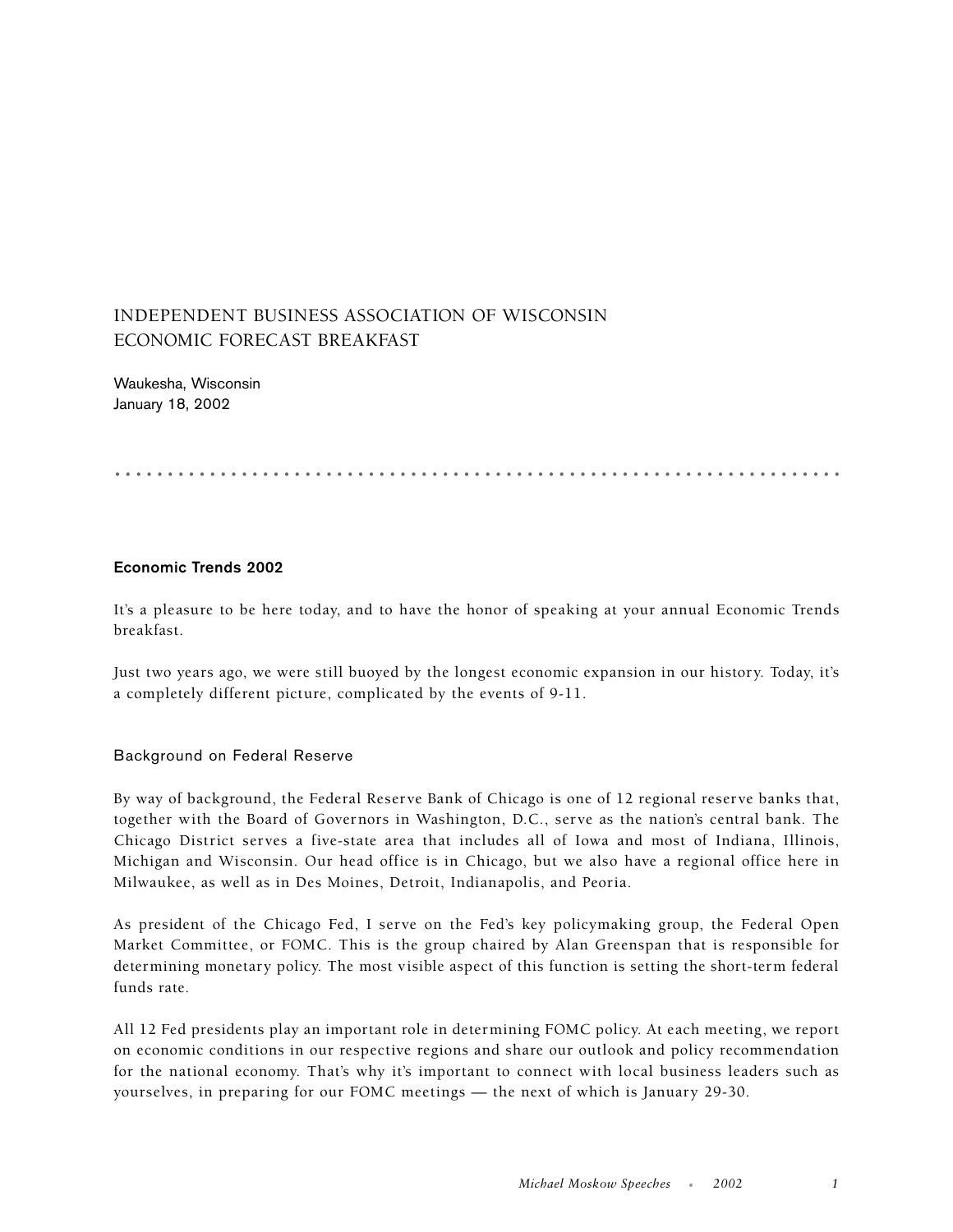#### Overview

As we look at the overall picture for the country, it's clear we are experiencing a period of weak economic activity. The roots of that weakness go back some time. In late 2000, growth in output began to be held back by a major retrenchment in capital spending and, subsequently, by a realignment of inventories. Then, we had the tragedy of 9-11.

I visited Ground Zero a few weeks after the attack. Despite countless hours of TV coverage, until you see it firsthand, it's hard to fully grasp the scale of human loss and physical devastation. This terrible tragedy also inflicted a major direct shock to certain sectors of the economy. And it increased the risk of a more general loss of business and consumer confidence.

The National Bureau of Economic Research, which is an official arbiter of economic cycles, determined that the record, decade-long expansion in the U.S. economy ended in March of last year. They noted that the events of September 11 may have been an important factor in tipping the economy into recession — even though they decided the downturn began in March. How could that be? A recession is a prolonged, pronounced, and widespread decline in activity. And, although we will never know for sure, it is possible that, without the economic fallout from the events of the 11th, the downturn would not have been significant enough to be called a recession.

Going forward, we are in a period of some uncertainty. That said, we at the Chicago Federal Reserve expect the economy to recover in 2002, with activity gaining momentum as we move through the year. Indeed, we have already seen some scattered signs of improvement, although the data are still mixed.

Furthermore, over the broader horizon, the prospects for our economy remain bright. As Alan Greenspan has noted, during the last 20 years or so, we've deregulated financial markets, we've developed more flexible labor markets and we've made major advances in technology. These efforts have enhanced the American economy's ability to absorb disruptions. And, importantly, these factors also have provided us with the foundation to foster solid economic growth.

State of economy prior to 9-11

In order to provide some background, let's take a brief look at the state of the economy prior to September 11.

Throughout the second half of the 1990s, we experienced robust growth, driven by fundamental improvements in productivity. In the second half of the nineties, increases in real GDP averaged about 4 percent. Such a period of strong and sustained growth had not occurred since the 1960s in the United States.

During the nineties, capital spending soared — especially on certain types of high-tech equipment. In retrospect, there were some excesses during this period. Returns on certain capital investments turned out to be much lower than some firms expected.

The sharp decline in business investment associated with this realization was a major factor in the economy's entering a slower period in the second half of 2000.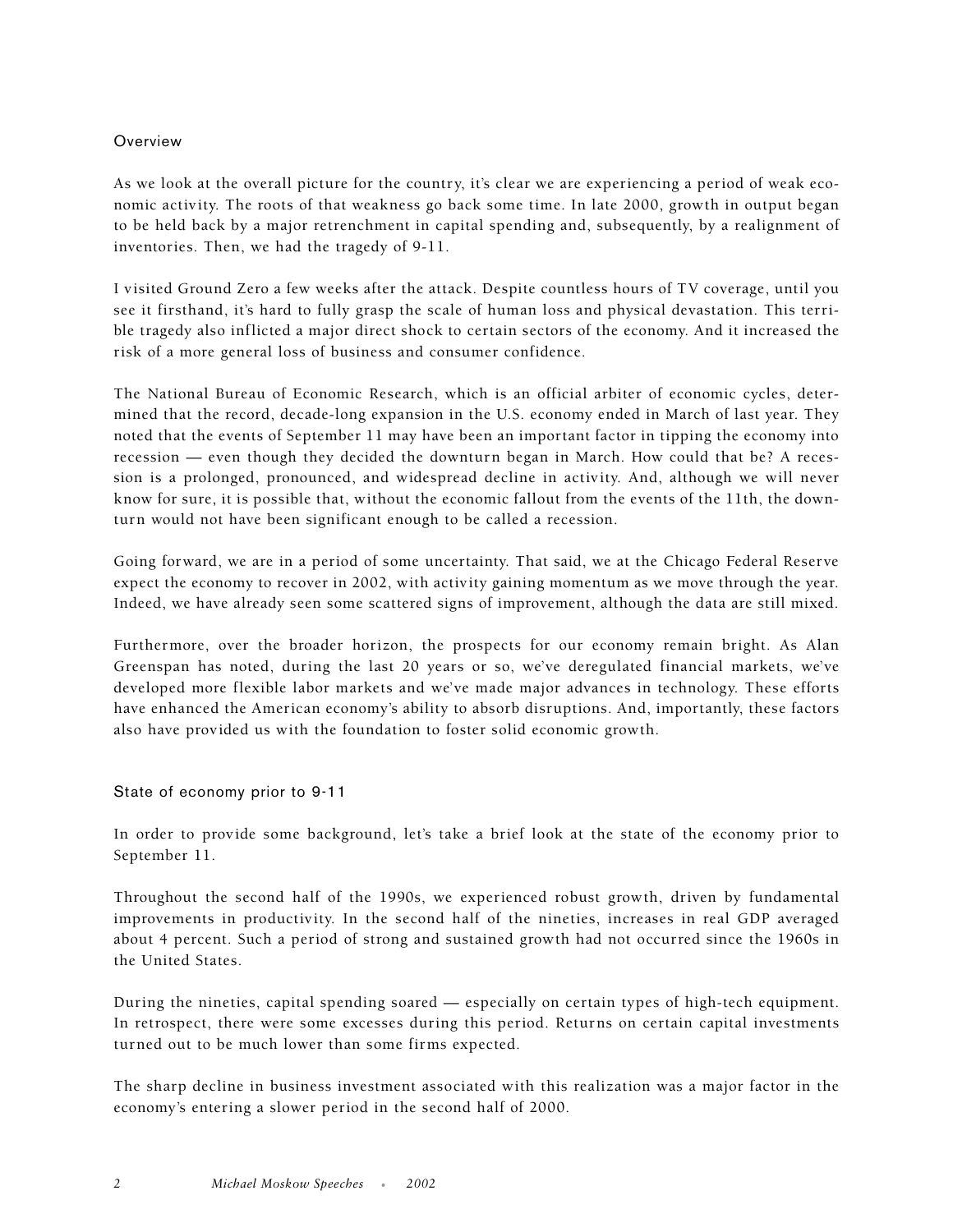By early 2001, businesses also began to liquidate inventories. Economic growth remained weak, but still positive, in the first half of 2001. Incoming news on the third quarter was mixed. Spending by households — notably on big-ticket items like cars and houses — was holding up fairly well. There also were a few tentative signs that some manufacturing sectors may have been bottoming out.

But, overall, manufacturing was still struggling. Moreover, after nearly 10 years of increases, total employment levels began to fall. And weak corporate earnings did not bode well for firms' capital investment projects.

In short, there were a few tentative signs that the economic outlook was deteriorating less rapidly. But, on balance, the economy remained weak in the third quarter. Against this backdrop, we experienced the shock of September 11.

# Fed's response to 9-11

In the aftermath, U.S. equity markets closed, and many other financial markets encountered major problems in executing trades. Our responsibility at the Fed is to maintain the stability of the financial system and contain any systemic risk that may arise.

In this case, we did so by using a variety of measures to supply unusually large volumes of liquidity to financial markets. This allowed the economy's payment systems to continue functioning.

In addition to taking these emergency measures, we were faced with the challenge of determining the appropriate stance for monetary policy. The Federal Open Market Committee (FOMC) had to consider what effect the attack would have on activity in the overall economy.

Because the attacks increased uncertainty in an already weakened economy, we decided that an easing of policy was appropriate. Accordingly, the FOMC cut the target federal funds rate by 50 basis points twice soon after the attack. Weakness persisted, so we cut the rate by another 75 basis points at subsequent meetings — noting that risks are weighted mainly toward weakened economic growth.

# The economy since September 11

The terrorist attacks had a sharp direct impact on several sectors of the economy. Air travel fell precipitously. And — although it is coming back — as of December it was still 15 percent below the previous year. Furthermore, the reduction in air travel is having a huge negative impact on aircraft production and tourism.

As a result of the attacks, overall consumer spending fell sharply in September, partly because people were in shock and glued to their television sets.

Since then, however, spending has recovered. Some of this reflects a surge in motor vehicle sales, in response to very generous incentives. Still, even excluding autos, by November consumer outlays had recovered nearly to where they were before the attack. And recent retail sales data indicate that holiday season spending was not as weak as some had feared. Importantly, even outside of autos, price discounting appears to have supported consumer demand.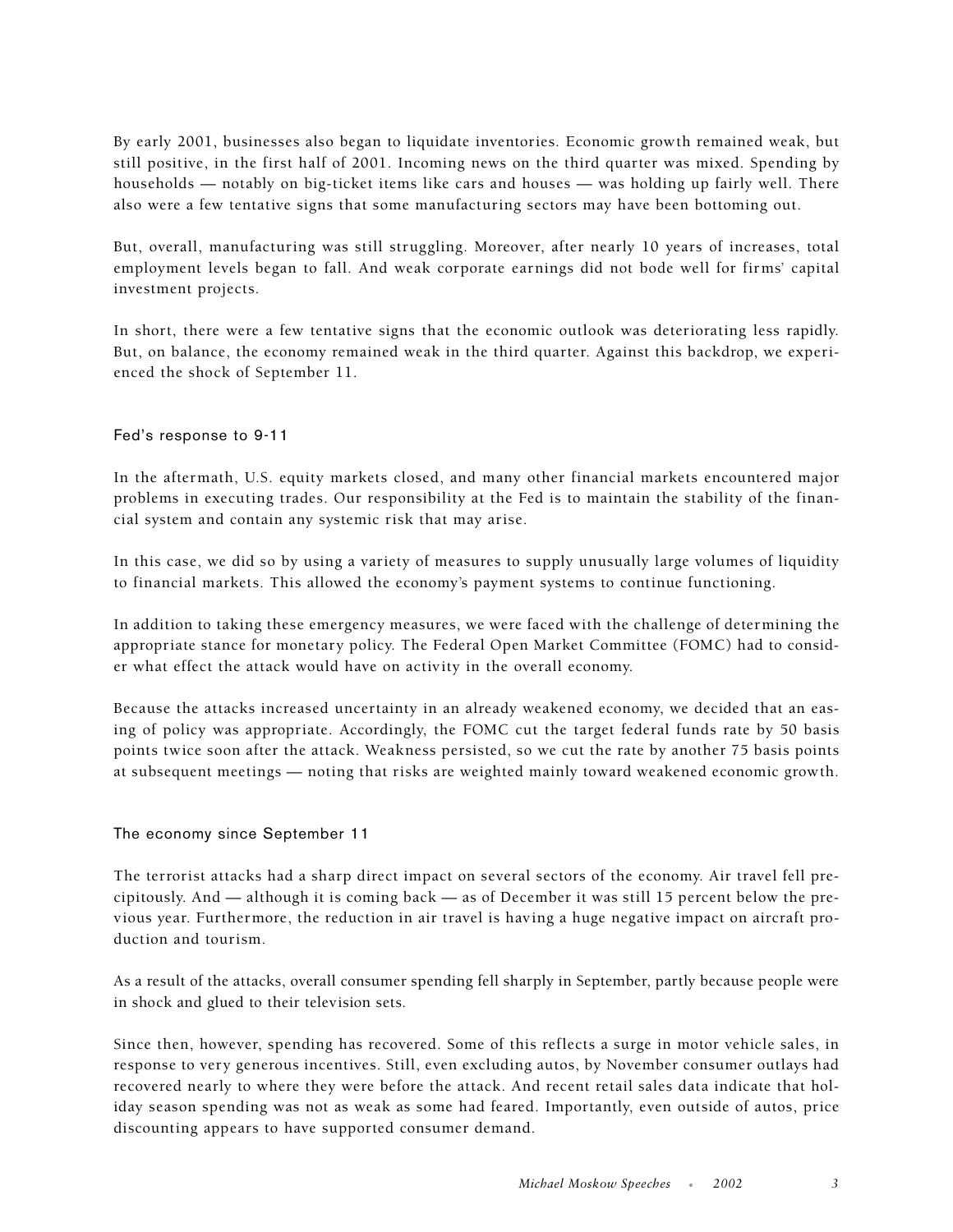Similarly, low mortgage rates have buoyed the housing market. In most previous recessions, residential construction declined significantly. By contrast, recent data show continued strength in housing.

In the manufacturing sector, activity remains very sluggish. However, we have seen some tentative signs that the sector may be bottoming out. Recent data have shown some recovery in manufacturers' orders. Notably, reports from the semiconductor industry and other manufacturers suggest that we may be seeing some firming in the high-tech sector.

The labor market has weakened significantly, with the unemployment rate rising to 5.8 percent in December. However, the pace of deterioration appears to be moderating. Job losses in December were less severe than in October and November.

#### A look at the economy going forward

Looking ahead, we at the Chicago Fed believe we are in a period of transition. The economy will recover, but, as I noted, the signs are still preliminary and the timing is uncertain.

Overall, we expect moderate gains in outlays for most household purchases. Here, consumer confidence will be an important factor. The latest readings on this have been relatively positive. And, more fundamentally, real income growth has been fairly well maintained, thanks largely to three factors:

- low overall inflation, including lower energy prices;
- tax cuts;
- and wage increases supported by productivity growth.

With regard to businesses, many firms remain somewhat risk averse. That could continue to weigh on discretionary spending and capital outlays. Nevertheless, recent orders data suggest that the contraction in business spending is at least moderating. The fall in capital spending subtracted almost a full percentage point from GDP growth over the first three quarters of last year. So, even if business investment simply stops falling, this would be a significant improvement relative to the large declines of 2001.

Real GDP growth last year was reduced by about an additional percentage point as businesses moved from rapid stockbuilding to large inventory liquidations. Going forward, inventory stocks probably are lean enough so firms will no longer be able to maintain the recent pace of liquidation and still keep up with demand. Accordingly, inventory investment will likely turn from a negative factor to a source of growth for production.

I should note that these developments in capital spending and inventory investment in part reflect the basic functioning of our market economy. That is, the way business and household decisions, prices, wages and interest rates continually interact and adjust to allocate productive resources. Such adjustments can result in periods of sub-par growth, but they also give market economies a natural tendency to recover from periods of activity that are below potential.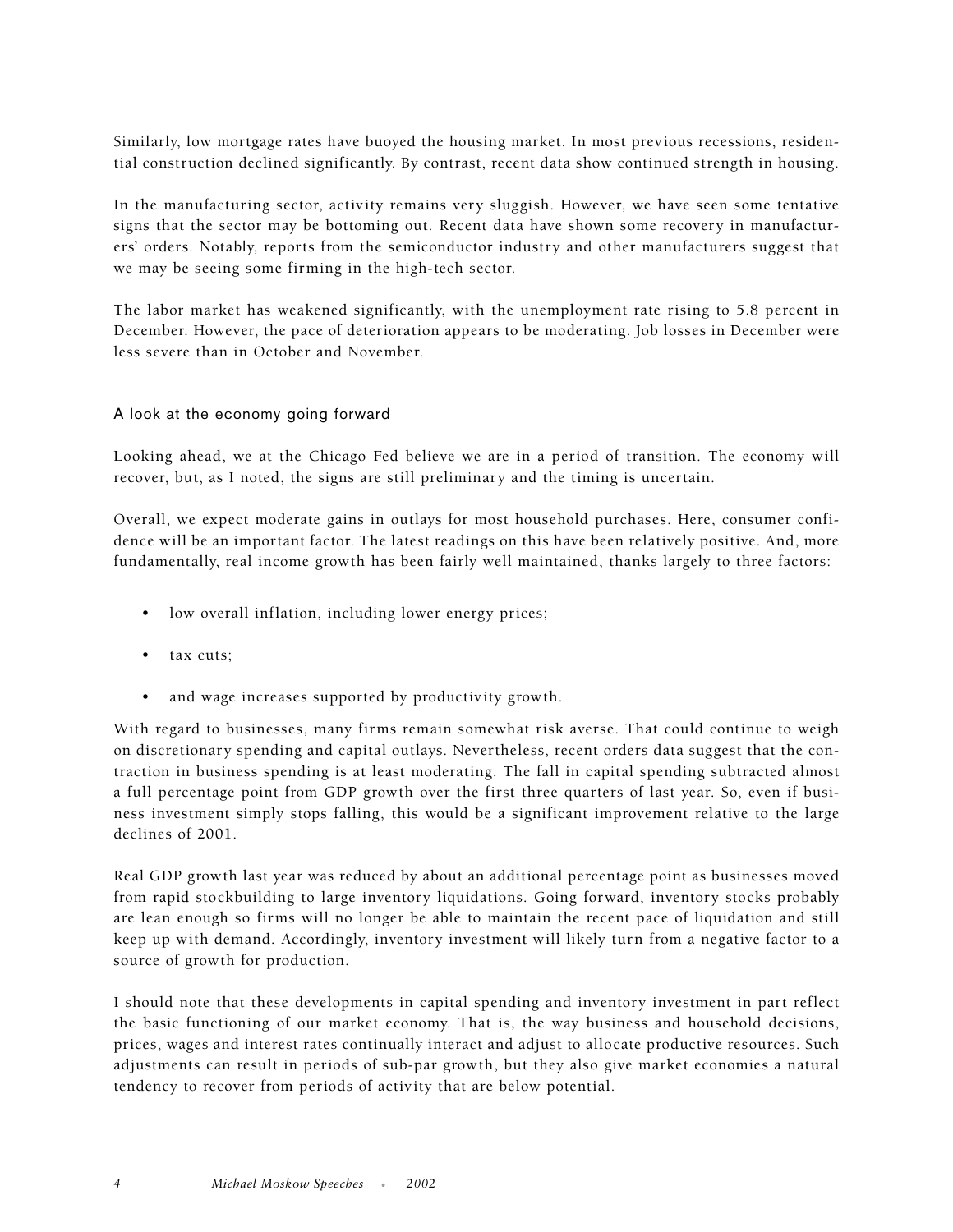For example, as we moved through 2001, markets were signaling that returns on certain investments notably in the high-tech area — were not as large as some had anticipated. In response, businesses cut their spending to bring capital stocks into better alignment with their long-term earnings potential.

Though it may take some time for these adjustments to be completed, eventually it will happen markets seek equilibrium. And in this process, growth in economic activity will tend to move back toward rates that are in line with underlying trends in productivity and underlying trends in income. These trends, of course, determine the longer-run rates of return on investment projects and the sustainable growth rates in aggregate supply and demand.

Currently, these natural market forces are also being supported by government policy.

On the fiscal policy front, last summer's tax rate cuts and rebate checks have already boosted incomes. And other provisions in last spring's budget bill are kicking in now. Furthermore, bills signed into law after the attacks are boosting government spending.

In addition, the FOMC reduced the federal funds rate from  $6\%$  to  $1\%$  percent in just the past 12 months. This means that there is a good deal of monetary stimulus in the pipeline. And beyond our borders, many central banks also have cut their policy rates. And these policy moves should help foster growth in aggregate demand abroad, which in turn will help support U.S. exports.

Over the longer term, an encouraging development is the recent agreement by members of the World Trade Organization to launch a new round of multilateral talks. Aimed at further reducing tariffs and other barriers to international trade, these negotiations should lead to economic benefits both here and abroad. Indeed, open markets and expanded trade are one of the best ways to increase economic growth, particularly in developing countries.

# Period of uncertainty

Now, I must emphasize that we still face a period of uncertainty. Some of this uncertainty surrounds the potential for further shocks to the economy. For example, if there were another terrorist attack, how might it depress activity? Or, will our progress in fighting terrorism abroad further boost consumer confidence and business confidence?

Additional uncertainty centers on the reaction of households to the economic environment. If this cycle is like previous ones, unemployment rates may continue to rise for a time even after the recovery has begun to take hold. Resulting income losses would likely hold down spending somewhat. And worry over job prospects could cause households to cut back more dramatically as well. Of course, not all risks to the household sector forecast are on the downside. Generous retail discounts and low interest rates could boost spending more than expected.

In the business sector, as technology advances, firms will need to upgrade their current equipment with more cutting-edge systems. As I noted earlier, some of this appears to be starting, but the timing and ultimate magnitude remain quite uncertain.